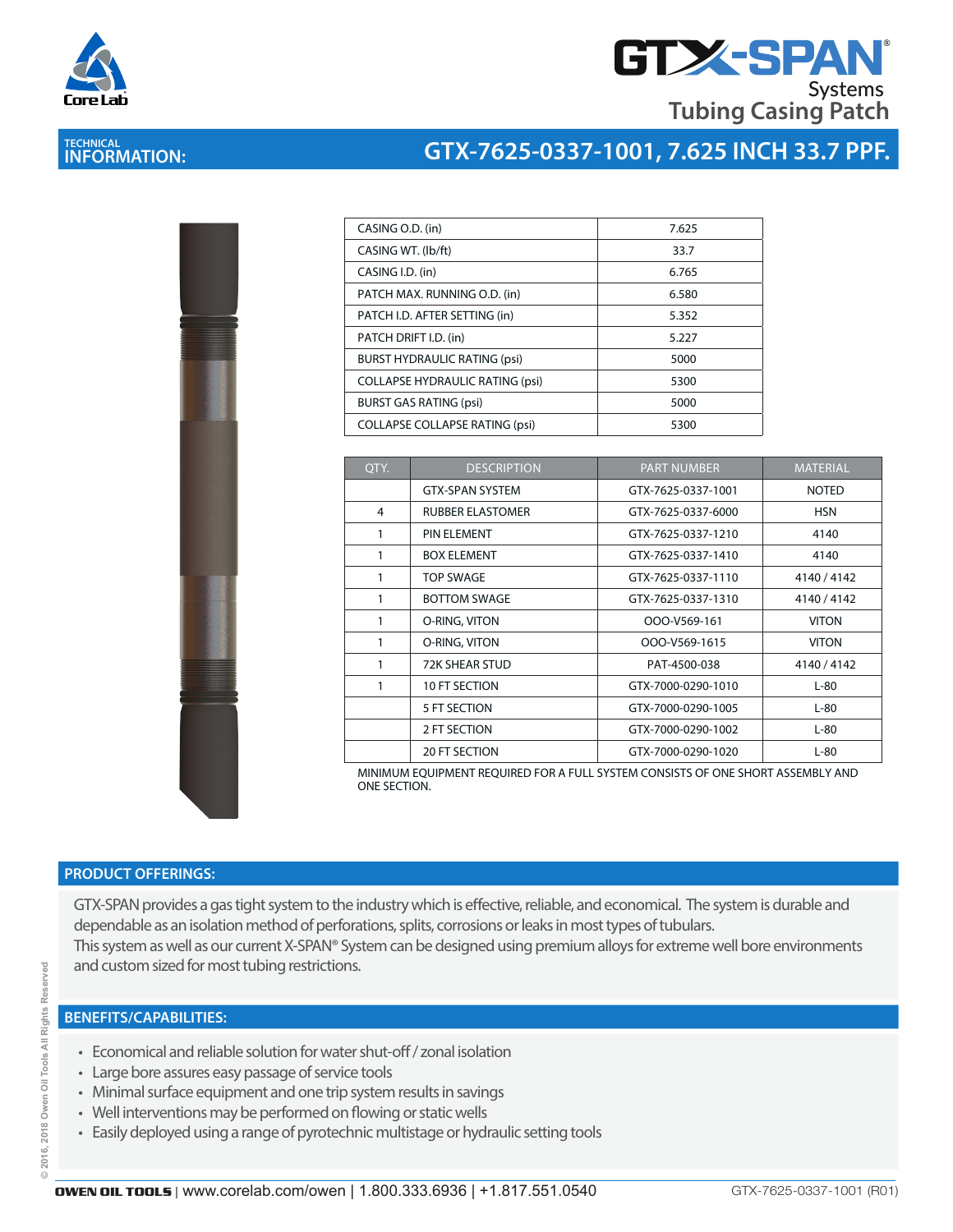

# **GTX-SPAN Tubing Casing Patch**

# **TECHNICAL INFORMATION:**

# **GTX-7625-0337-1001, 7.625 INCH 33.7 PPF.**



| CASING O.D. (in)                       | 7.625 |
|----------------------------------------|-------|
| CASING WT. (lb/ft)                     | 33.7  |
| CASING I.D. (in)                       | 6.765 |
| PATCH MAX. RUNNING O.D. (in)           | 6.580 |
| PATCH I.D. AFTER SETTING (in)          | 5.352 |
| PATCH DRIFT I.D. (in)                  | 5.227 |
| <b>BURST HYDRAULIC RATING (psi)</b>    | 5000  |
| <b>COLLAPSE HYDRAULIC RATING (psi)</b> | 5300  |
| <b>BURST GAS RATING (psi)</b>          | 5000  |
| <b>COLLAPSE COLLAPSE RATING (psi)</b>  | 5300  |
|                                        |       |

| QTY.         | <b>PART NUMBER</b><br><b>DESCRIPTION</b>         |                    | <b>MATERIAL</b> |
|--------------|--------------------------------------------------|--------------------|-----------------|
| 4            | <b>RUBBER ELASTOMER</b>                          | GTX-7625-0337-6000 |                 |
| $\mathbf{1}$ | PIN ELEMENT                                      | GTX-7625-0337-1210 | 4140            |
| $\mathbf{1}$ | <b>BOX ELEMENT</b>                               | GTX-7625-0337-1410 | 4140            |
| $\mathbf{1}$ | <b>TOP SWAGE</b>                                 | GTX-7625-0337-1110 | 4140-4142       |
| $\mathbf{1}$ | <b>BOTTOM SWAGE</b>                              | GTX-7625-0337-1310 | 4140-4142       |
| $N+1$        | O-RING, VITON                                    | OOO-V569-161       | <b>VITON</b>    |
| $N+1$        | O-RING, VITON<br>OOO-V569-1615                   |                    | <b>VITON</b>    |
| $\mathbf{1}$ | <b>72K SHEAR STUD</b>                            | PAT-4500-038       | 4140/4142       |
| 1            | SET SCREW 1/4 INCH X 20 TPI, 5/16<br><b>INCH</b> | PUR-0501-030       | ALLOY           |
| N            | 10 FT SECTION                                    | GTX-7000-0290-1010 | $L-80$          |
| $\mathbf{1}$ | <b>SLEEVE NUT</b>                                | SET-3250-120       | 4130/4140       |
| $\mathbf{1}$ | <b>SLEEVE LOCK NUT</b>                           | SET-3250-121       | 4130/4140       |
| $\mathbf{1}$ | SETTING SLEEVE                                   | SET-3250-041       | N/A             |
| 1            | <b>OUICK CHANGE ROD</b>                          | SET-3250-130       | 4130/4140       |
| $\mathbf{1}$ | <b>QUICK CHANGE NUT</b>                          | SET-3250-131       | 4130/4140       |
| $\mathbf{1}$ | TOP ADAPTER ROD                                  | SET-3250-132       | 4130/4140       |
| $N+1$        | ROD TANDEM CONNECTOR                             | SET-3250-133       | 4140/4130       |
| N            | 10 FT. ROD                                       | SET-3250-134       | 4140/4130       |
| OPT          | 5 FT. ROD                                        | SET-3250-135       | 4130/4140       |
| $\mathbf{1}$ | <b>BOTTOM ROD EXTENDED</b>                       | SET-3250-136L      | 4140/4130       |
| $\mathbf{1}$ | <b>COLLET ASSEMBLY</b>                           | SET-3250-224T      | N/A             |
| $\mathbf{1}$ | <b>COLLET BODY</b>                               | SET-3250-225T      | 4140-4142       |
| $\mathbf{1}$ | <b>COLLET END SUB</b>                            | SET-3250-326T      | 4140-4142       |
| 1            | <b>COLLET SUPPORT</b>                            | SET-3250-227T      | 4140-4142       |
| N            | <b>ROD SUPPORT</b>                               | SET-3250-196       | <b>ALUMINUM</b> |

MINIMUM EQUIPMENT REQUIRED FOR 10 FT. SYSTEM

© 2016, 2018 Owen Oil Tools All Rights Reserved **© 2016, 2018 Owen Oil Tools All Rights Reserved**